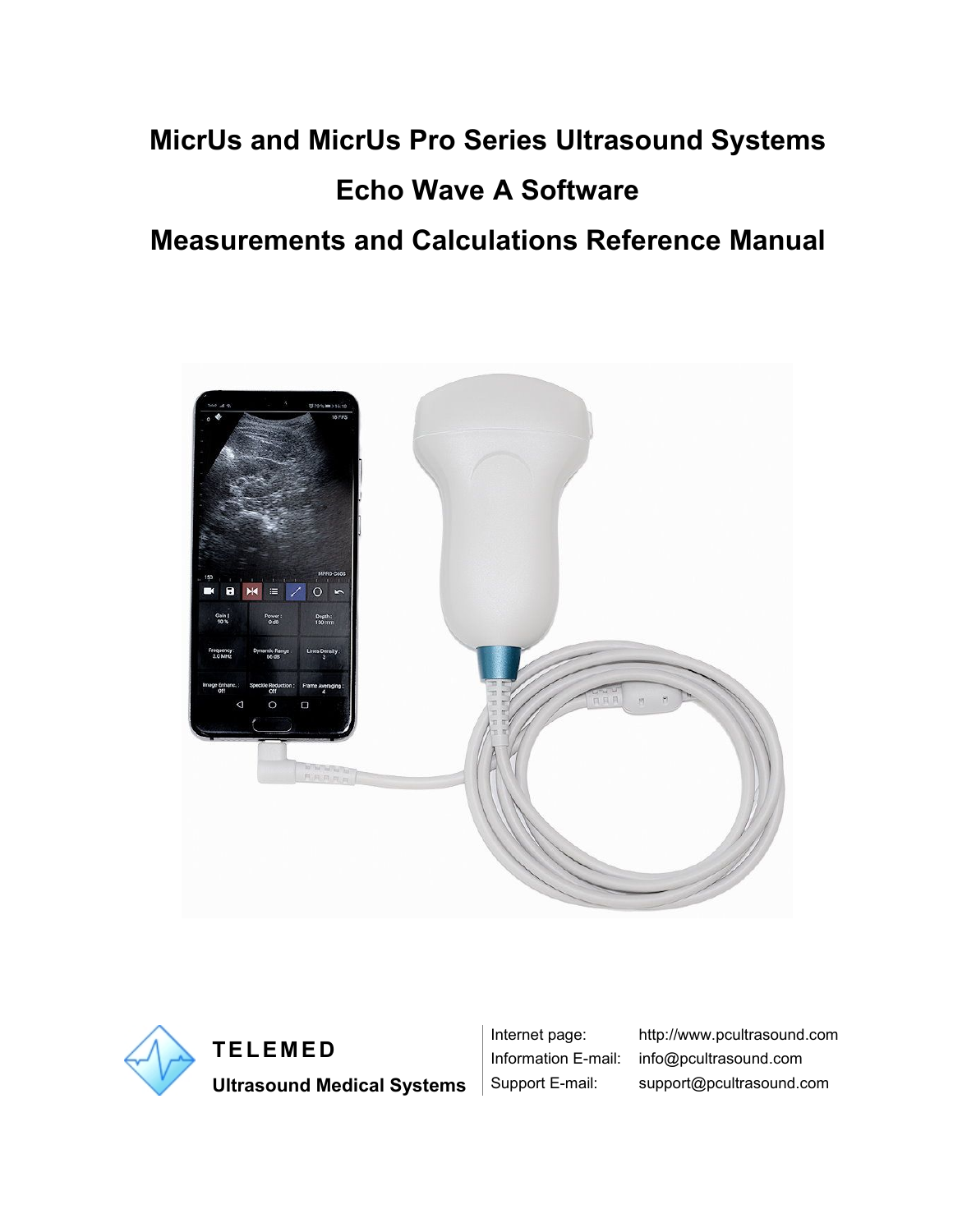## Content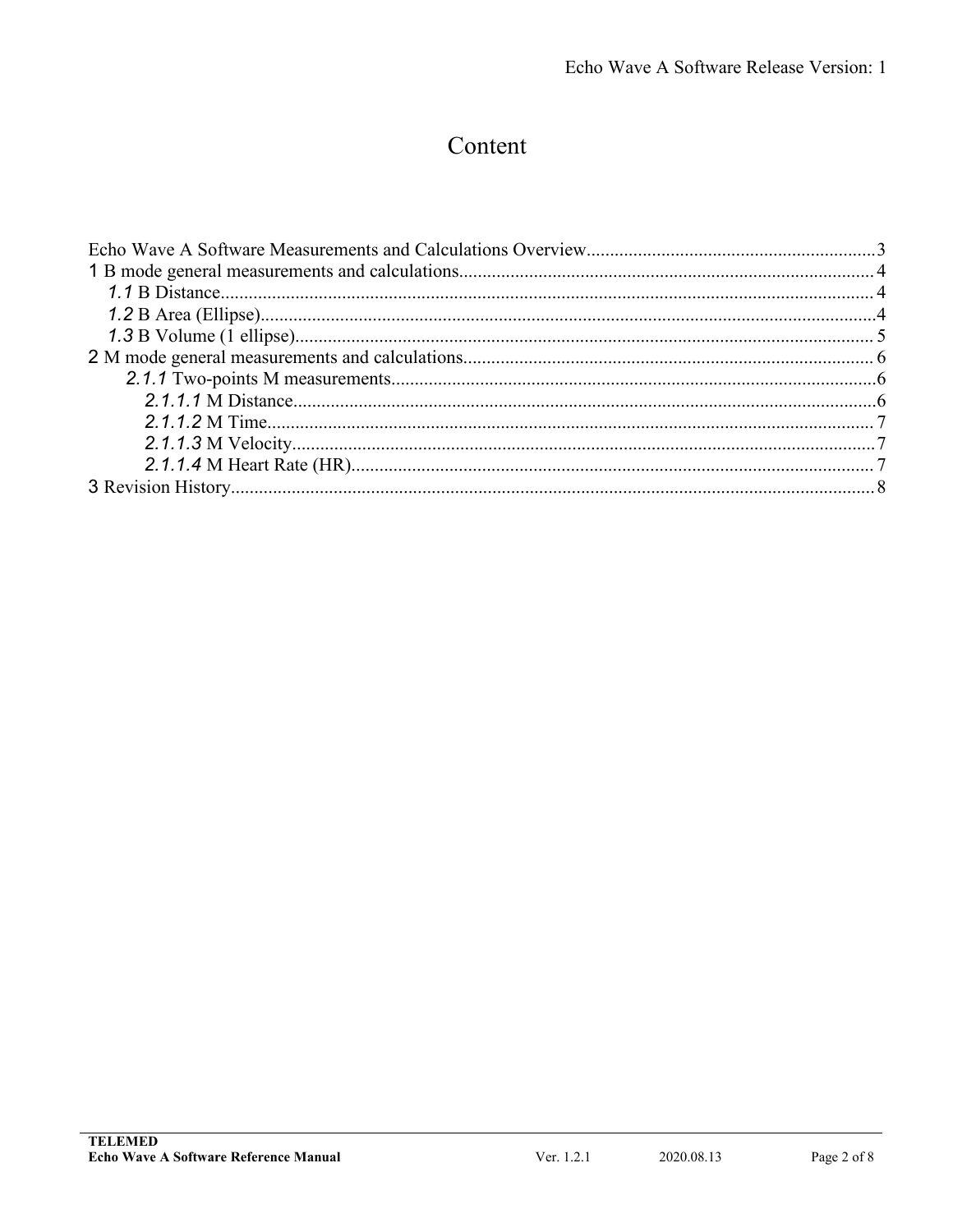## <span id="page-2-0"></span>**Echo Wave A Software Measurements and Calculations Overview**

This document presents equations that are used for Echo Wave A measurements and calculations.

• B mode measurements and calculations

| Distance |                                   |  |
|----------|-----------------------------------|--|
| Area     | (method: 1 ellipse)               |  |
|          | Circumference (method: 1 ellipse) |  |
| Volume   | (method: 1 ellipse)               |  |

• M mode measurements and calculations

Distance Time Velocity Heart Rate (method: 2 beats distance)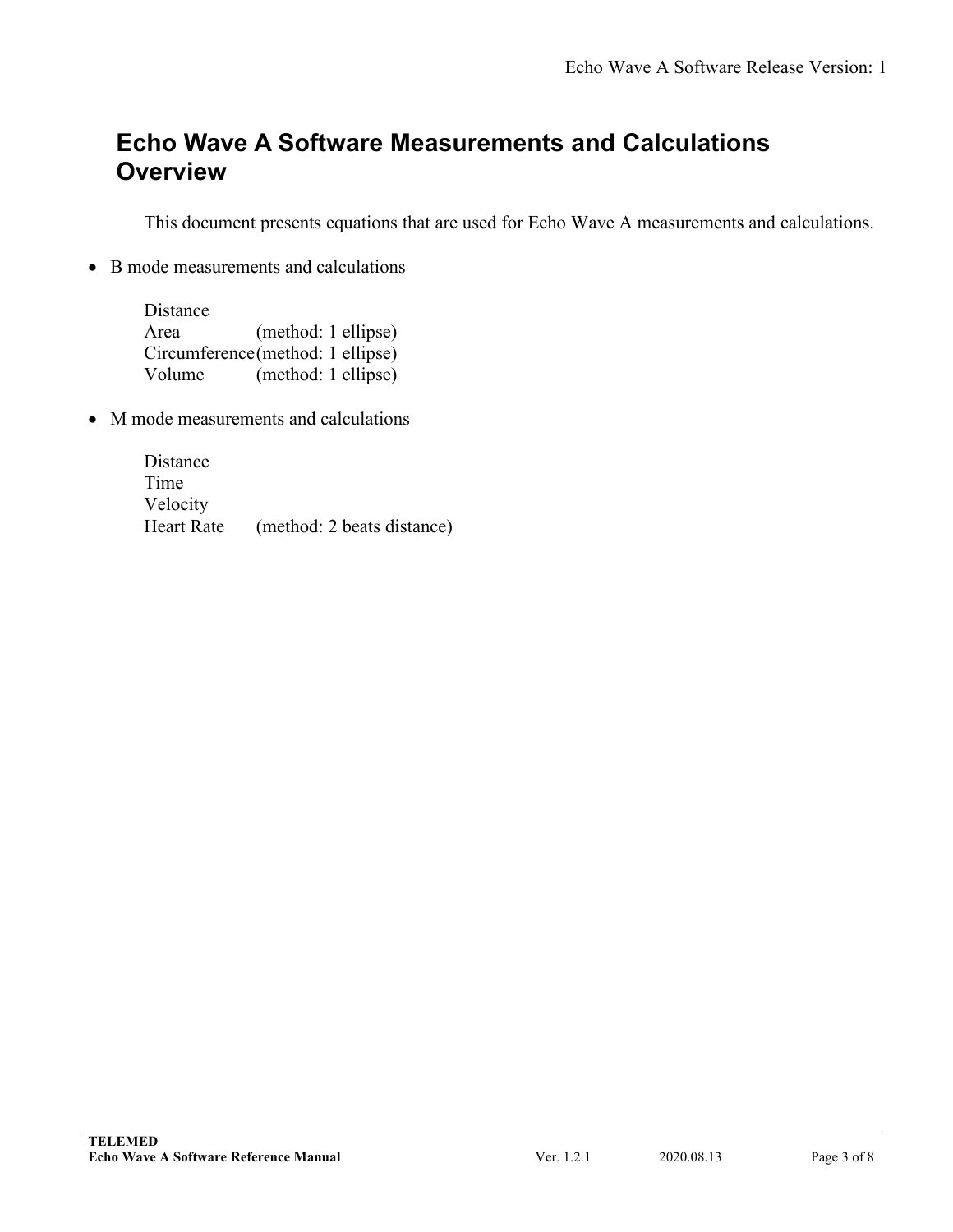## <span id="page-3-1"></span><span id="page-3-0"></span>**1 B mode general measurements and calculations**

In this section are presented basic equations that are used both for general measurements and calculations. **Please note that not all here described measurements may have control items in software user interface, but they may be used in other calculations.**

#### *1.1 B Distance*



Distance d between points pt1 and pt2 is calculated using the following equation:

$$
d(pt1, pt2) = \sqrt{(x1 - x2)^2 + (y1 - y2)^2}.
$$

## *1.2 B Area (Ellipse)*



During measurements and calculations we assume that ellipse axis between two circular marker points pt1 and pt2 is "long axis", and axis with one circular endpoint marker pt3 is "short axis". And this "long axis" and "short axis" notation remains unchanged no matter what are real lengths of these axes.

Area S and circumference P (perimeter) of an ellipse with long axis length dl1 and short axis length ds1 are calculated using the following equations:

$$
S = \frac{\pi \cdot dl \cdot ds1}{4}, \ P = \pi \cdot \sqrt{\frac{1}{2} \left( (dl1)^2 + (ds1)^2 \right)}.
$$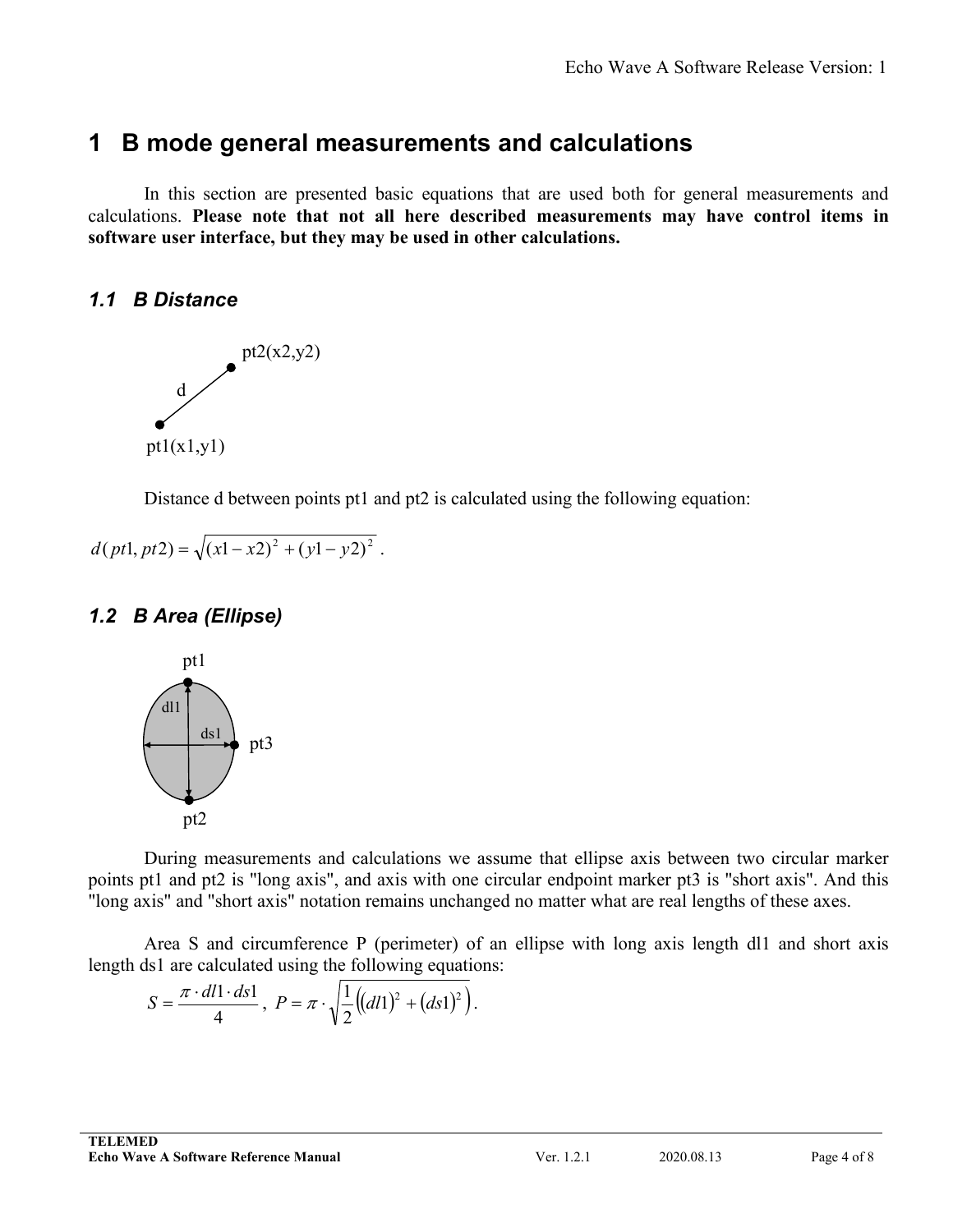<span id="page-4-0"></span>Volume V of an ellipsoid with axes lengths dl1, ds1, and ds2=ds1 is calculated using the following equation:



$$
V = \frac{\pi \cdot dl \cdot ds \cdot ds \cdot 2}{6}.
$$

## *1.3 B Volume (1 ellipse)*

See "B Area (Ellipse)" section.

.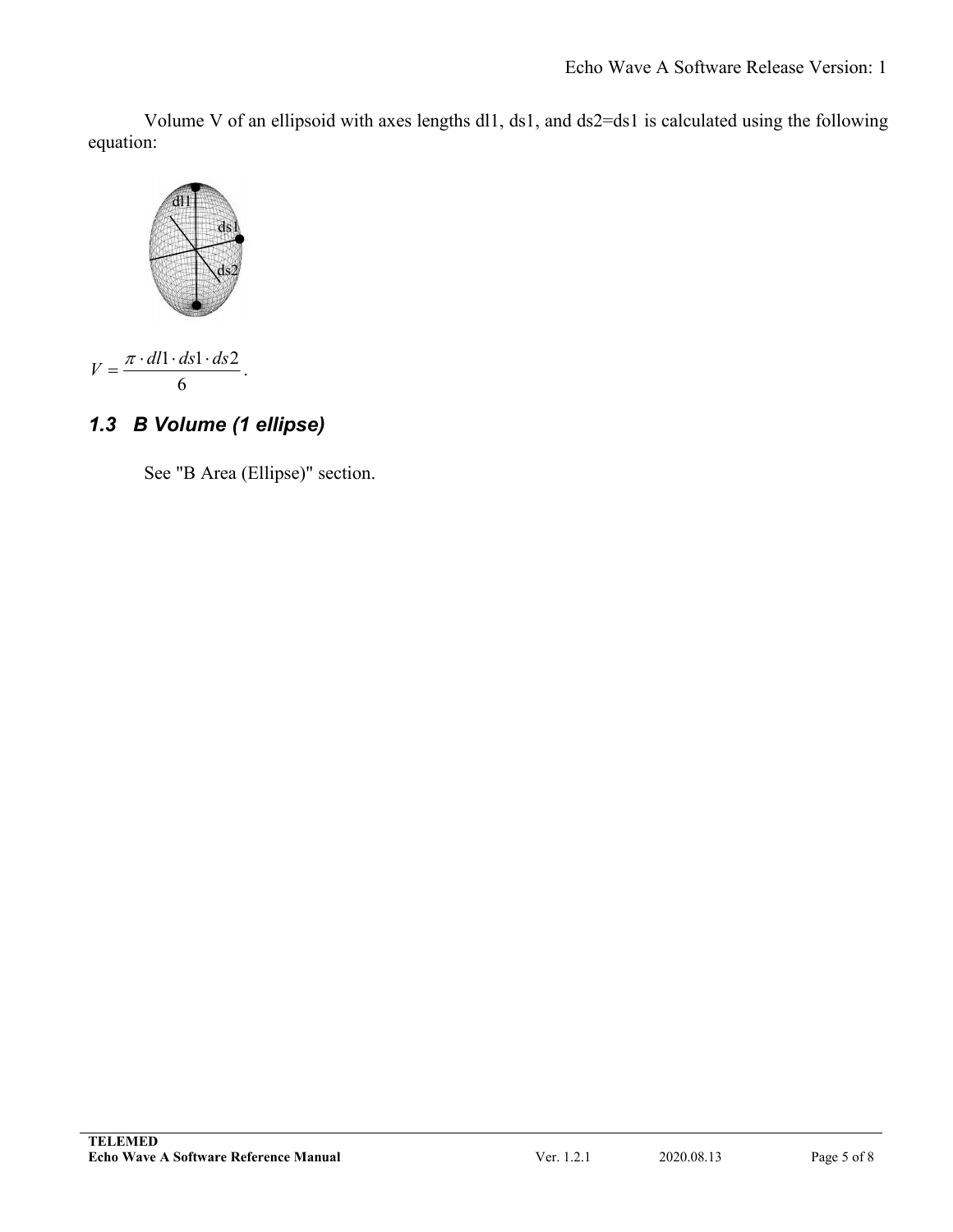## <span id="page-5-2"></span><span id="page-5-1"></span><span id="page-5-0"></span>**2 M mode general measurements and calculations**

Usually in M mode ultrasound image horizontal axis (x-axis) represents time (in seconds), and vertical axis (y-axis) represents depth (in milimeters). On M mode image are usually performed two-point-based measurements and calculations. For measurements and calculations we use (time [s], depth [mm]) coordinate system, where each point can be described by its time (in seconds [s]) and depth (in millimeters [mm]). For example, notation  $pt1(x1,y1)=(5,120)$  means that coordinates of point pt1 are x1=5s and y1=120mm.



#### *2.1.1 Two-points M measurements*



For two-point M measurements we use coordinates (time,depth) of two end-points pt1 and pt2 of one line (distance).

#### *2.1.1.1 M Distance*

Distance between points pt1 and pt2 is calculated using the following equation:  $d = abs (d1 - d2),$ 

here

d [mm] - distance,

- $dl$  [mm] depth at point pt1,
- $d2$  [mm] depth at point pt2,

abs(…) means that is calculated absolute value.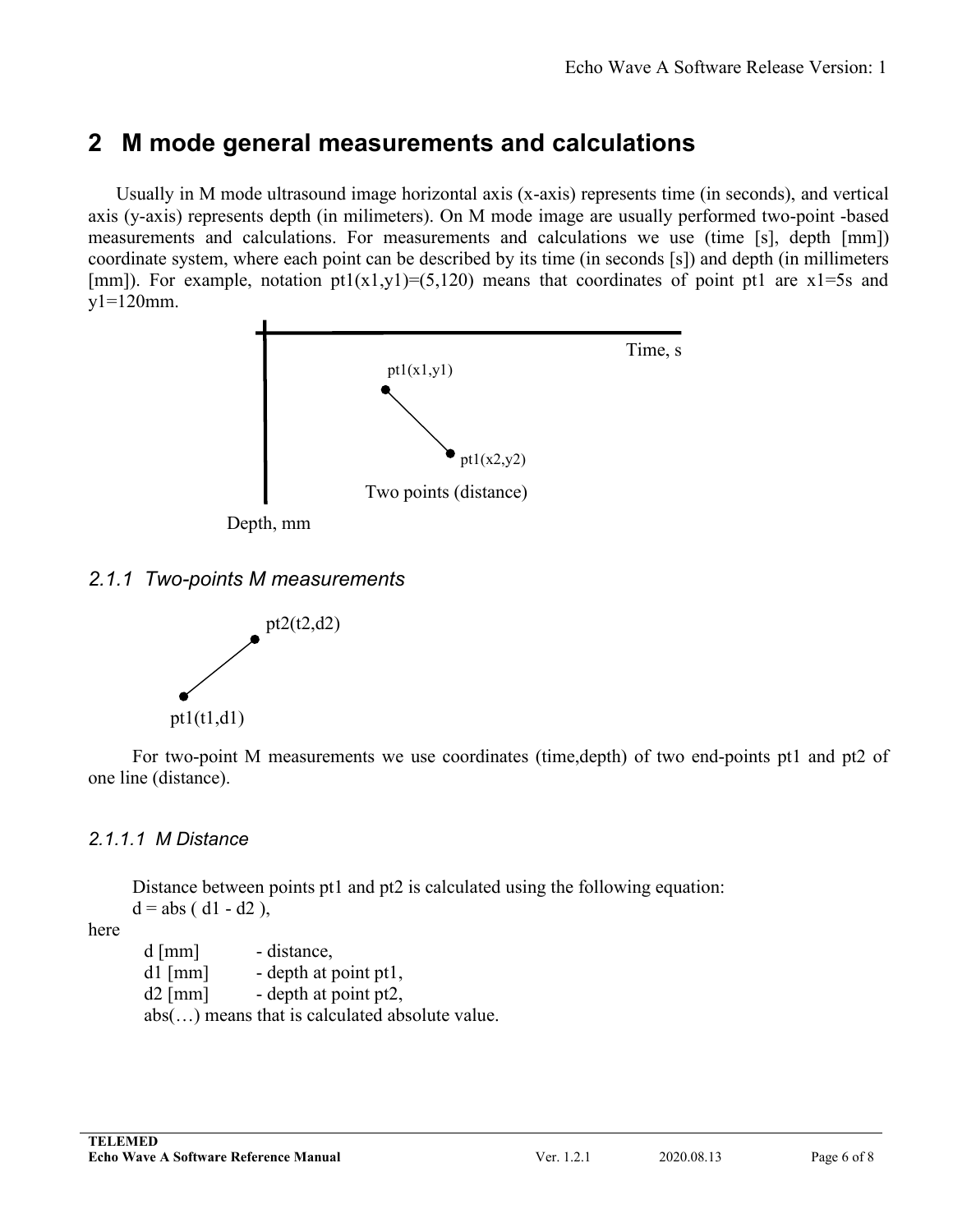### <span id="page-6-0"></span>*2.1.1.2 M Time*

Time interval (difference) between points pt1 and pt2 is calculated using the following equation:  $t = abs (t1 - t2),$ 

here

- t [s] time interval (difference),
- tl  $[s]$  time at point ptl,
- t2  $[s]$  time at point pt2.

#### *2.1.1.3 M Velocity*

Velocity between points pt1 and pt2 is calculated using the following equation:  $Vel = abs (d2 - d1)/abs (t2 - t1),$ 

here

| Vel $\text{[mm/s]}$ | - velocity,           |
|---------------------|-----------------------|
| tl $[s]$            | - time at point pt1,  |
| $dl$ [mm]           | - depth at point pt1, |
| t2 $[s]$            | - time at point pt2,  |
| $d2$ [mm]           | - depth at point pt2. |

#### *2.1.1.4 M Heart Rate (HR)*

Heart Rate (HR) using markers pt1 and pt2 is calculated according to the following equation:  $HR = 60*beats$  num / abs(t2-t1),

#### here

HR [beats/min] - Heart Rate in beats per minute, abs(t2-t1) [s]  $\blacksquare$  - time interval between markers pt1 and pt2, beats num [beats] - the number of heart beats (e.g., 2) in measured time interval.